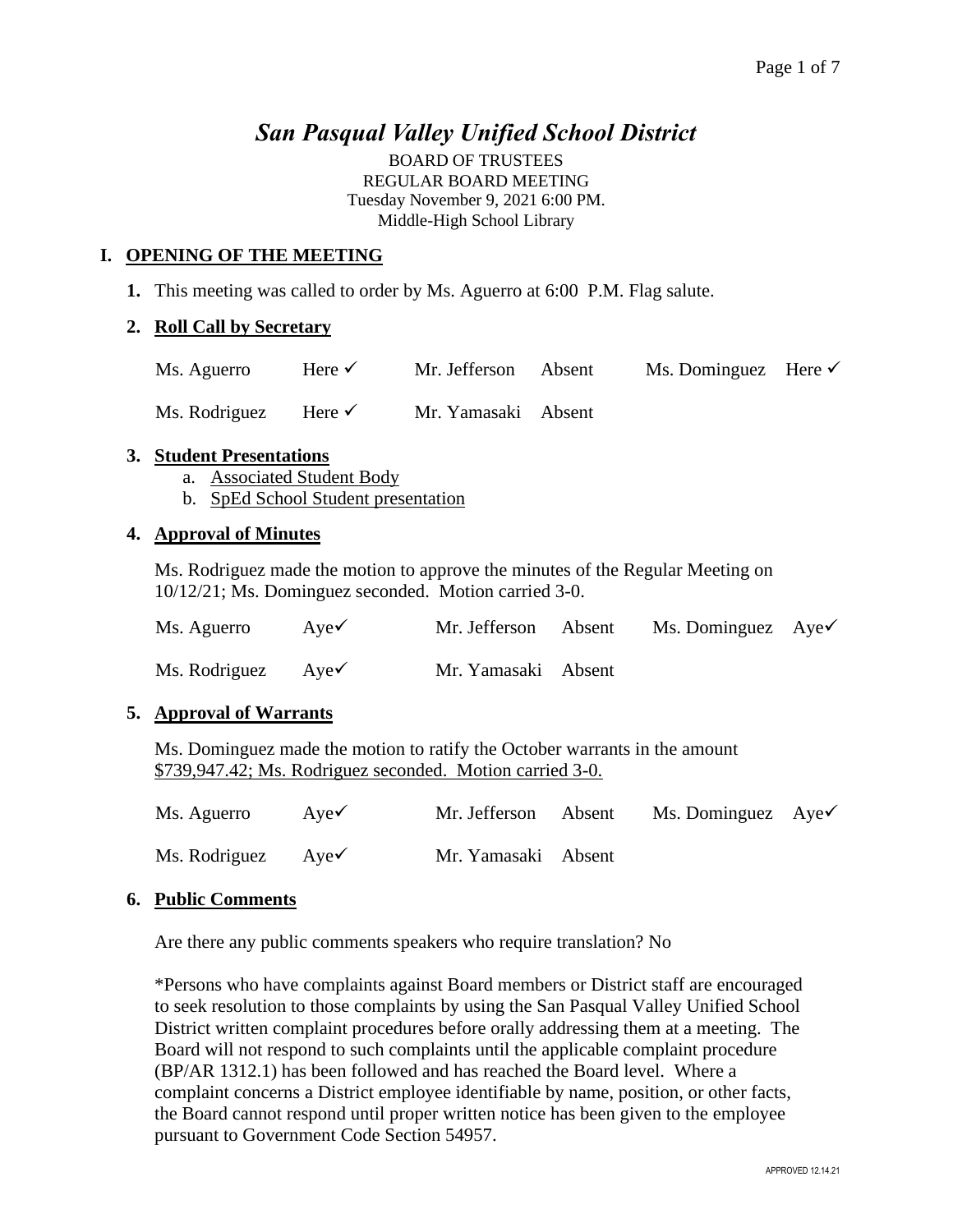Comments shall be limited to three minutes per person (six minutes if translation is required) and twenty minutes (forty minutes if translation is required) for all comments, per topic, unless the board president, subject to the approval of the Governing Board, sets different time limits

**a.** Are there any members of the public to be heard on items not appearing on agenda that are within the jurisdiction of the District?

Mr. DeCorse questioned mealtimes and if the students could use the restrooms. Mr. Gonzalez and Dr. León both addressed these questions with the meal timeframe. He also asked about school bus safety in regard to seatbelts and students standing in the aisles. Robert, Transportation Coordinator addressed this comment that students are seat belted and not allowed to stand in the aisles. He also asked about the Special Ed Waiver for Summer School that is on the agenda. This was explained as well.

- **b.** Are there any members of the public to be heard on items appearing on the agenda? No.
- **c.** Are there any members of the public or parents/guardians of Indian children on equal participation in educational programs provided by the district? Title VII of The Elementary and Secondary Education Act as amended by the Every Student Succeeds Act or PL 114-95. No

# **CALL TO ORDER PUBLIC HEARING Time: 6:29 pm**

Ms. Rodriguez made the motion to open the public hearing; Ms. Dominguez seconded. Motion carried 3-0

Ms. Aguerro Aye✓ Mr. Jefferson Absent Ms. Dominguez Aye✓

Ms. Rodriguez Aye✓ Mr. Yamasaki Absent

# **PUBLIC HEARING: Consideration of approval of general waiver request in compliance with California Education code sections 33050-33053, and adopt resolution.**

Pursuant to Education Code Sections 33050-33053 of the California Education Code, the District must conduct a public hearing on the General Waiver Request to provide the public to comment on the General Waiver Request. The CCR 3043 (d) stating that "an extended year program shall be provided for a minimum of 20 instructional days, including holidays." San Pasqual Valley Unified School District recommends providing extended school year (ESY) services for fewer than 20 days with the condition that 80 hours be provided. (A minimum of 76 hours of instruction may be provided if a holiday is included.) Also, special education and related services offered during the extended year period must be comparable in standards, scope, and quality to the special education program offered during the regular academic year as required by California Code of Regulations, Title 5, (5 CCR), Section 3043(d).

We open the floor to Public Comments regarding 2021-2022 Extended School Year Waiver; please only speak on this topic: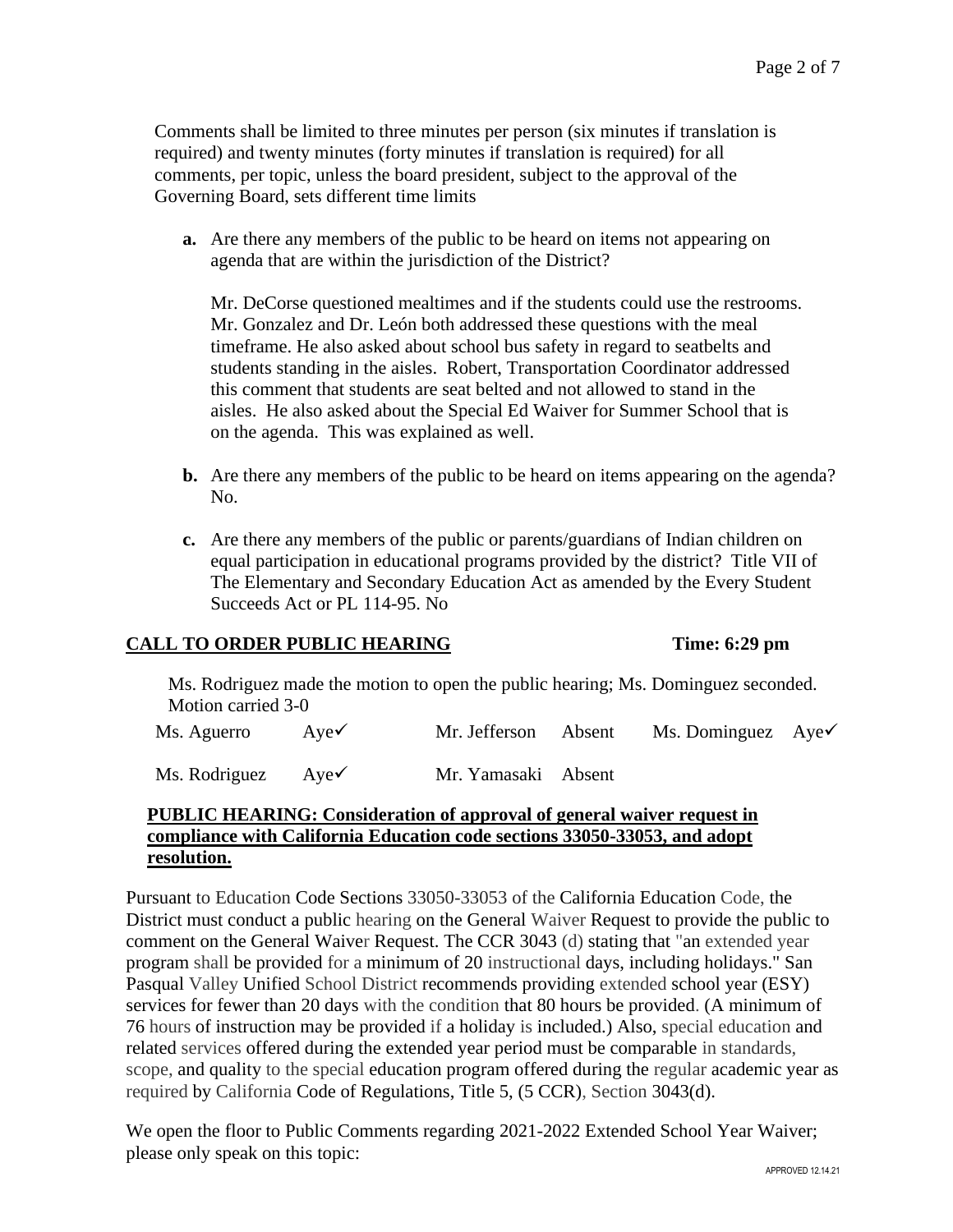Mr. DeCorse was concerned about SpEd getting services. The Waiver was explained as the students still receive the same required hours with longer days.

Ms. Rodriguez made the motion to close the Public Hearing; Ms. Dominguez seconded.

| Ms. Aguerro                   | $Aye\checkmark$ | Mr. Jefferson Absent | Ms. Dominguez $Aye\checkmark$ |  |
|-------------------------------|-----------------|----------------------|-------------------------------|--|
| Ms. Rodriguez $Aye\checkmark$ |                 | Mr. Yamasaki Absent  |                               |  |

Upon the Motion, the Public hearing is closed at 6:36 PM

Ms. Rodriguez made a motion to approve the Special Education 2021-2022 Extended School Year (ESY) Waiver Request with the correction of the school year from 2020-2021 to 2021- 2022; Ms. Dominguez approved .

| Ms. Aguerro                   | Aye $\checkmark$ | Mr. Jefferson Absent | Ms. Dominguez $Aye\checkmark$ |  |
|-------------------------------|------------------|----------------------|-------------------------------|--|
| Ms. Rodriguez $Aye\checkmark$ |                  | Mr. Yamasaki Absent  |                               |  |

### **II. PRESENTATIONS**

#### **III. CONSENT ITEMS**

- 1. Sacramento Leadership Conference FFA
- 2. Impact Aid Committee 2021-2022
- 3. San Pasqual Valley Elementary Faculty Handbook
- 4. Travel/Training: CSBA Annual Education Conference 2021
- 5. Ratification: Sports: Coach and Out of State Travel for Middle School Boys Soccer 2021- 2022
- 6. Ratification: Sports Girls and Boys  $7<sup>th</sup> 8<sup>th</sup>$  Grade Basketball Coach
- 7. Ratification: Sports 2021-2022 San Pasqual Valley High School Wrestling Coach
- 8. Sports Schedules San Pasqual Girls Basketball. San Pasqual Valley JV Boys Soccer, San Pasqual Wrestling, and San Pasqual Boys Basketball

Ms. Dominguez made the motion to approve the Consent Items; Ms. Rodriguez seconded. Motion carried 3-0.

| Ms. Aguerro                   | Aye $\checkmark$ | Mr. Jefferson       | Absent | Ms. Dominguez $Aye\checkmark$ |  |
|-------------------------------|------------------|---------------------|--------|-------------------------------|--|
| Ms. Rodriguez $Aye\checkmark$ |                  | Mr. Yamasaki Absent |        |                               |  |
| <b>IV. MONTHLY REPORTS</b>    |                  |                     |        |                               |  |

- 1. San Pasqual Teachers Association (SPTA) Ms. Jennifer Wallace
- 2. California School Employees Association (CSEA) Ms. Luz Sarabia-Grossenburg
- 3. Elementary School Mr. Ruben Gonzalez
- 4. Middle School Ms. Mary Kay Monson
- 5. High School Mr. Juan Morales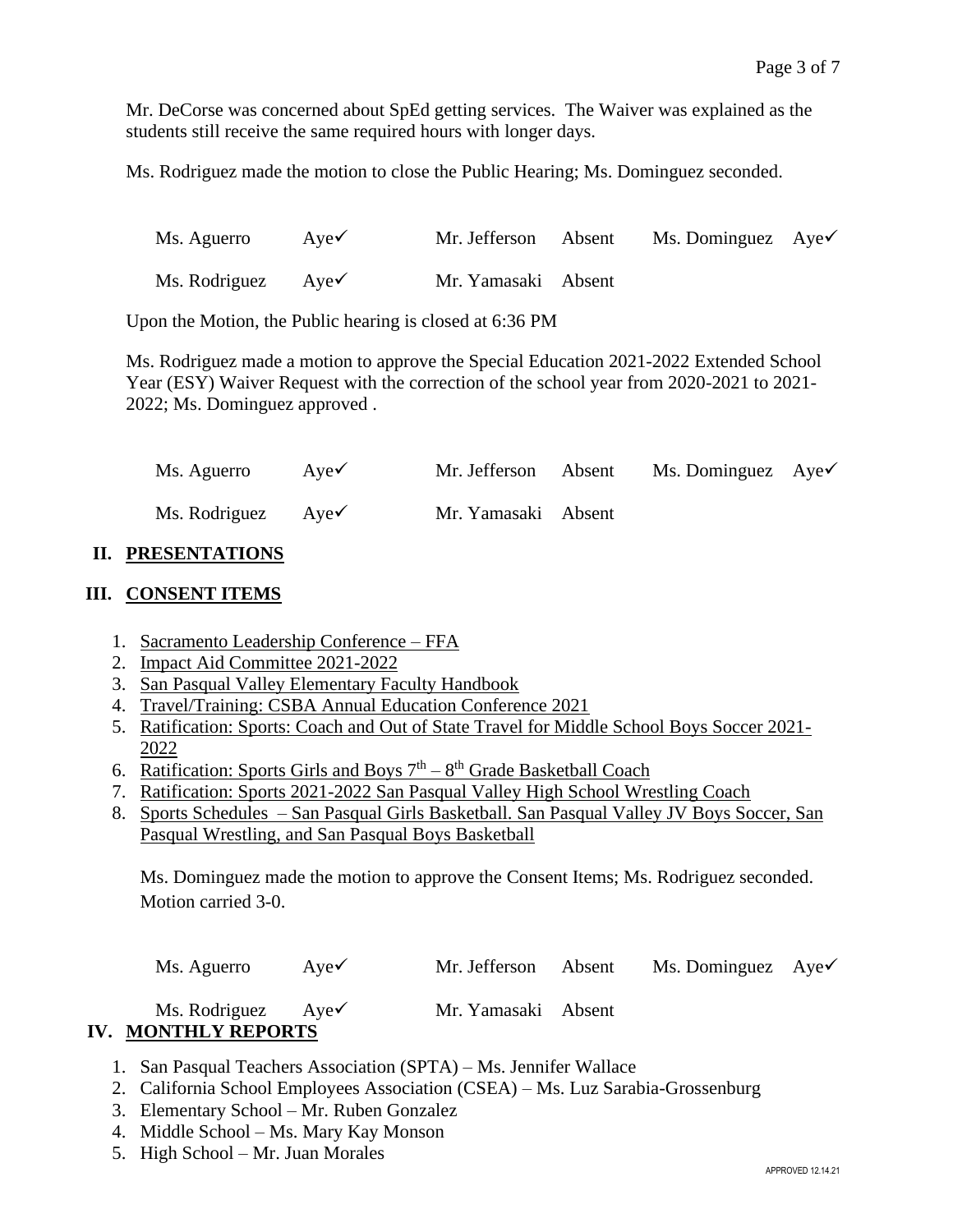- 6. Technology Mr. Jesse Moe
- 7. Transportation Mr. Robert Mattson
- 8. Operations/Facilities Mr. Jorge Munoz
- 9. Business Services Ms. Kish Curtis
	- Gym Update
- 10. Superintendent/Bill Manes-Adult Education Principal Dr. Katrina Johnson-León
	- LCAP
- 11. School Board

# **V. UNFINISHED BUSINESS**

# **VI. INFORMATION ITEMS**

- 1. The Superintendent accepted the retirement letter of a Certificated Staff Member
- 2. The Superintendent accepted the resignation of a Classified Staff Member
- 3. Quarterly Reports on Williams Uniform Complaints

# **VII. NEW BUSINESS**

1. Ms. Dominguez made the motion to accept the Joint Impact Aid Report; Ms. Rodriguez seconded. Motion carried 3-0.

| Ms. Aguerro $Aye\checkmark$ |  | Mr. Jefferson Absent Ms. Dominguez $Aye\checkmark$ |  |
|-----------------------------|--|----------------------------------------------------|--|
|                             |  |                                                    |  |

Ms. Rodriguez Aye✓ Mr. Yamasaki Absent

2. Ms. Rodriguez made the motion to approve the Indian Policies and Procedures as written; Ms. Dominguez seconded. Motion carried 3-0.

Ms. Aguerro Aye Mr. Jefferson Absent Ms. Dominguez Aye

Ms. Rodriguez Aye✓ Mr. Yamasaki Absent

3. Ms. Dominguez made the motion to approve deleting Board Policies/Administrative Regulations as written in exhibit; Ms. Rodriguez seconded. Motion carried 3-0.

| Ms. Aguerro                   | Aye $\checkmark$ | Mr. Jefferson Absent | Ms. Dominguez $Aye\checkmark$ |  |
|-------------------------------|------------------|----------------------|-------------------------------|--|
| Ms. Rodriguez $Aye\checkmark$ |                  | Mr. Yamasaki Absent  |                               |  |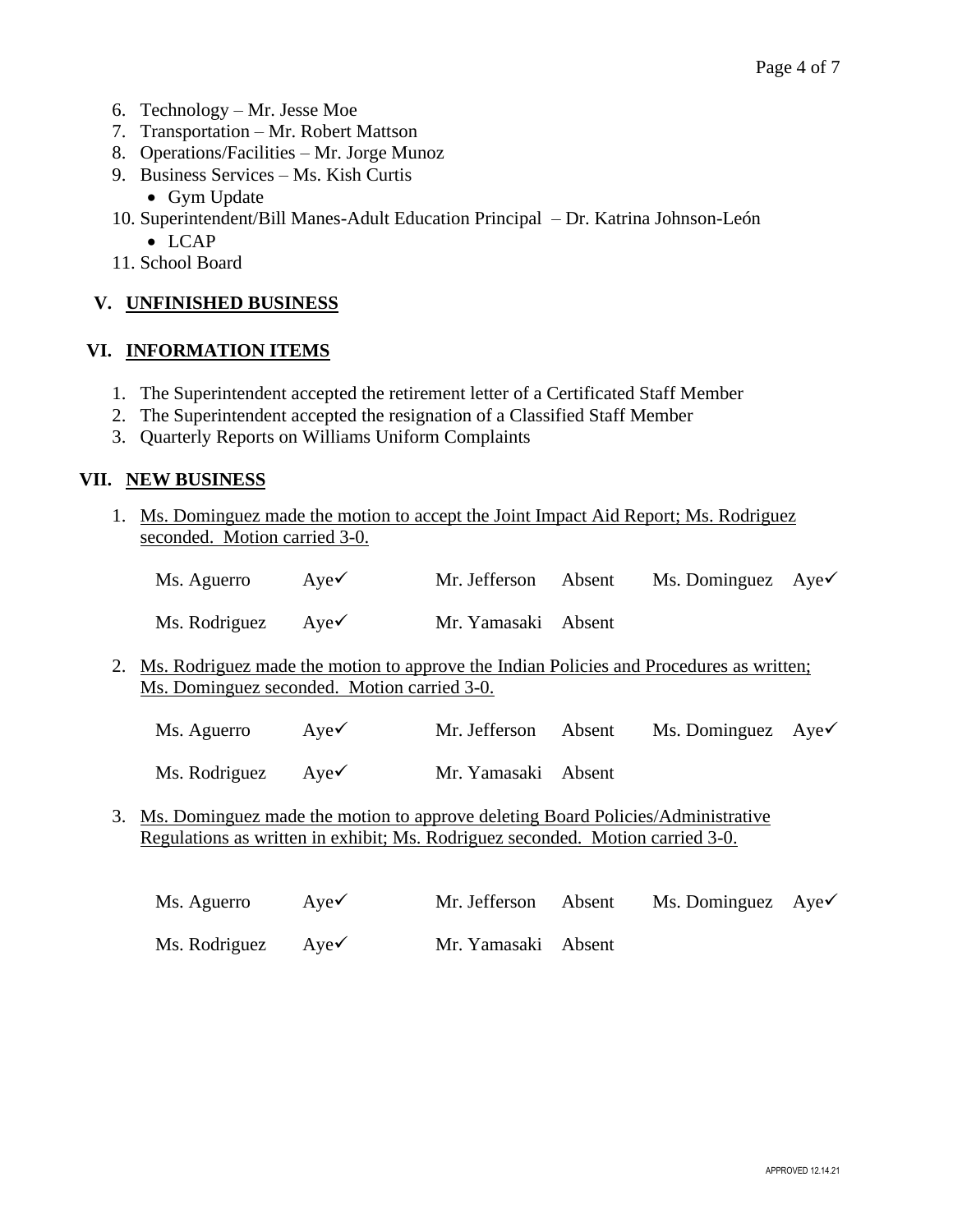4. Ms. Rodriguez made the motion to approve the New Job Description: Guidance and Family Coordinator; Ms. Dominguez seconded. Motion carried 3-0.

| Ms. Aguerro | Aye $\checkmark$ | Mr. Jefferson Absent |  | Ms. Dominguez $Aye\checkmark$ |  |
|-------------|------------------|----------------------|--|-------------------------------|--|
|-------------|------------------|----------------------|--|-------------------------------|--|

Ms. Rodriguez Aye✓ Mr. Yamasaki Absent

5. Ms. Rodriguez made the motion to approve Board Member Compensation for Tomas Jefferson and Mathew Yamasaki Absence During Board Meetings in November; Ms. Dominguez seconded. Motion carried 3-0.

Ms. Aguerro Aye Mr. Jefferson Absent Ms. Dominguez Aye Ms. Rodriguez Aye✓ Mr. Yamasaki Absent

# **VIII. BOARD COMMENTS**

# **IX. ITEMS FOR FUTURE AGENDA** – None.

#### **X. CLOSED SESSION Time: 7:20 P.M.**

Ms. Dominguez made the motion to move into closed session; Ms. Rodriguez seconded. Motion carried 3-0.

| Ms. Aguerro | AveV | Mr. Jefferson Absent |  | Ms. Dominguez $Aye\checkmark$ |  |
|-------------|------|----------------------|--|-------------------------------|--|
|-------------|------|----------------------|--|-------------------------------|--|

Ms. Rodriguez Aye✓ Mr. Yamasaki Absent

- 1. CONFERENCE WITH LABOR NEGOTIATOR (Superintendent) Pursuant to Government Code 54957.6
- 2. PERSONNEL MATTERS Pursuant to Government Code 54957
	- a. Counselor
	- b. Van Driver/Bus Aide

# 3. PUBLIC EMPLOYEE PERFORMANCE EVALUATION – Pursuant to Government Code 54957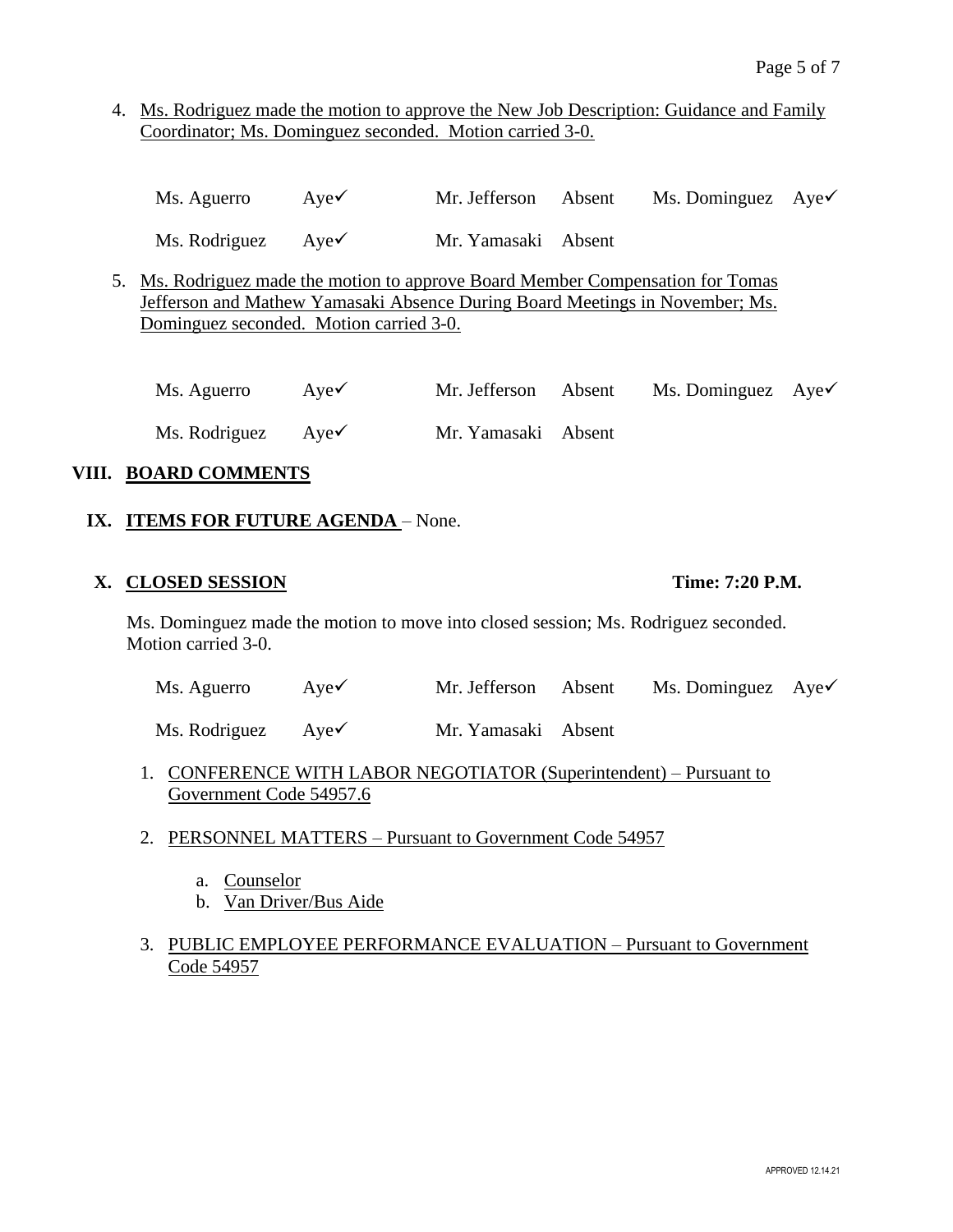# **XI. RECONVENE** Time: 7:41 **P.M.**

Ms. Rodriguez made the motion to reconvene; Ms. Dominguez seconded. Motion carried 3-0.

| Ms. Aguerro                   | Aye $\checkmark$ | Mr. Jefferson Absent | Ms. Dominguez $Aye\checkmark$ |  |
|-------------------------------|------------------|----------------------|-------------------------------|--|
| Ms. Rodriguez $Aye\checkmark$ |                  | Mr. Yamasaki Absent  |                               |  |

During the Executive Session of the Regular Board Meeting of the San Pasqual Valley Unified School District on November 9, 2021, the following reportable action was taken:

## 1. CONFERENCE WITH LABOR NEGOTIATOR (Superintendent) – Pursuant to Government Code 54957.6 – No action taken

- 2. PERSONNEL MATTERS Pursuant to Government Code 54957
	- a. Ms. Lisa Aguerro, Board President, advised Superintendent to complete a phone survey for Counselor position because a board member had applied for the position and was ineligible to vote. On November 10<sup>th</sup>, 2021, Dr. Katrina León contacted three Board Members, Lisa Aguerro, Mat Yamasaki, and Sofia Dominguez. All three approved the hiring of Alejandra Lopez as the Counselor; Ms. Aguerro via phone conversation and Mr. Yamasaki and Ms. Dominguez via text message.

| Ms. Aguerro | Aye $\checkmark$ via | Mr. Jefferson | Ms. Dominguez Aye $\checkmark$ via |      |
|-------------|----------------------|---------------|------------------------------------|------|
|             | phone                |               |                                    | text |

Ms. Rodriguez Mr. Yamasaki Aye√ via text